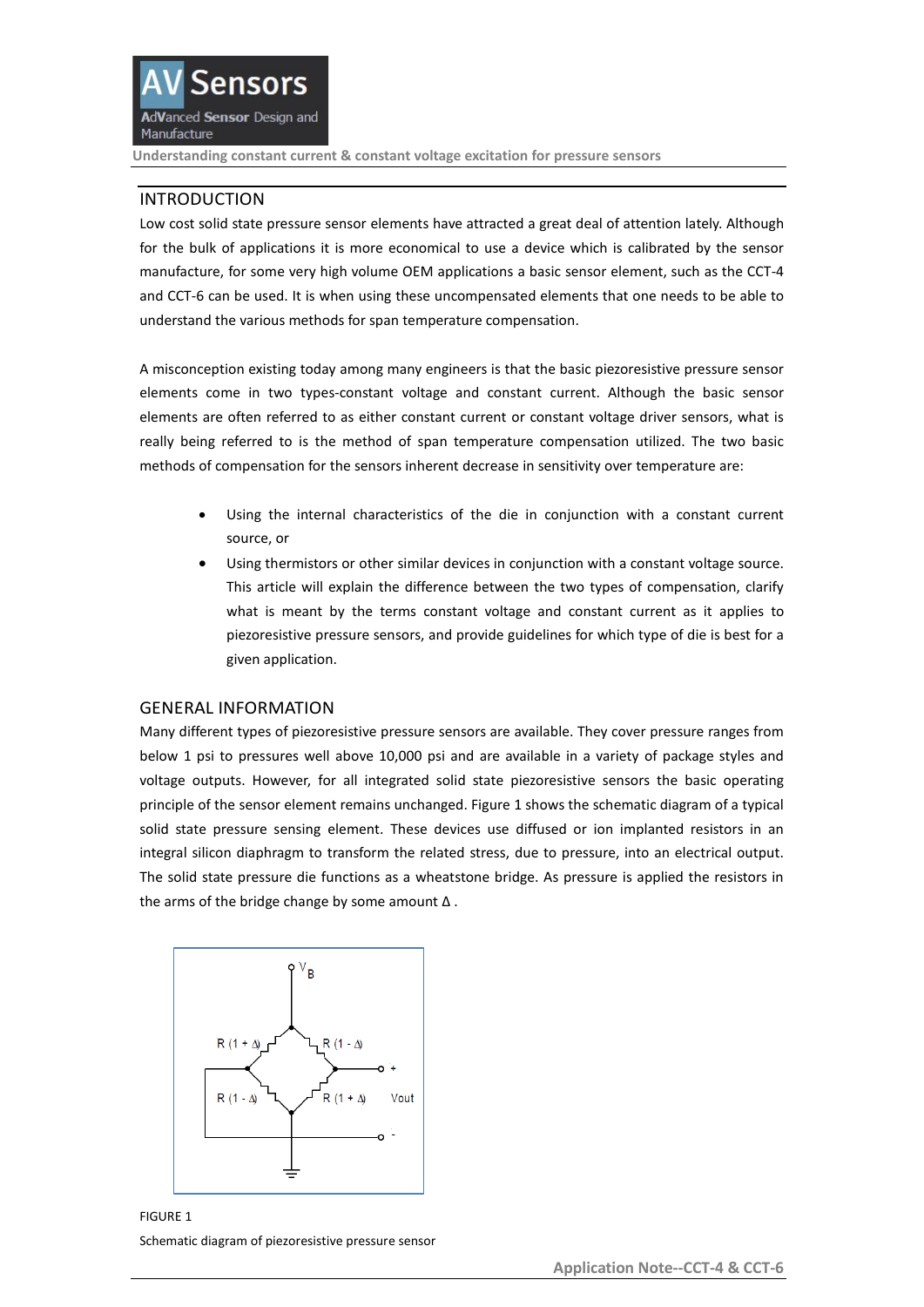The resulting differential output Vo, Is easily shown to be Vo = Vb x  $\Delta$ . Since the charge in resistance is directly proportional to pressure, Vo can be written as:

 $\sqrt{6}$ =S x P x  $\sqrt{6}$  (+ $\sqrt{6}$ s) (1)

Where:

- Vo is the output voltage in mV
- S is the sensitivity in mV per volt per unit pressure
- P is the pressure
- Vb is the bridge voltage
- Vos is the offset error (the differential output voltage when no pressure is applied).

The offset voltage and the related offset temperature errors can be critical error parameters for some applications. However since the method of excitation, constant current or constant voltage, will not significantly impact these parameters, they will not be covered in this discussion.

Equation 1 is simple and no additional circuitry would be needed for temperature compensation, if not for the fact that the sensitivity, S, changes quite dramatically with temperature. In fact, all piezoresistive die have two inherent characteristics:

- A decrease in sensitivity with increasing temperature, which is referred to as the temperature coefficient of span (TCS).
- An increase in the bridge resistance with temperature, known as the temperature coefficient of resistance (TCR).

Note 1: In this discussion, for simplicity of notation, the change of a variable with temperature will be designated with a dot (•) over the variable. For example,



One can better understand how to compensate for this change in sensitivity by looking at the derivative of equation 1 with respect to temperature. Ignoring the VOS term gives:

$$
Vo = P (S\overset{\bullet}{V}b + S\overset{\bullet}{V}b) \qquad Note 1
$$

When a sensor is properly compensated the output voltage does not change with temperature. Hence,  $Vo = 0$  and:

$$
\begin{array}{|c|c|c|c|}\n\hline\nS & \mathbf{v}_b & = -S & \mathbf{v}_b \\
\hline\nS & \mathbf{v}_b & = -S & \mathbf{v}_b \\
\hline\n\end{array}\n\quad \text{or} \quad\n\begin{array}{|c|c|c|}\n\hline\n\mathbf{v}_b & = & \mathbf{s} \\
\hline\n\mathbf{v}_b & = & \mathbf{s} \\
\hline\n\mathbf{v}_b & = & \mathbf{s} \\
\hline\n\end{array}
$$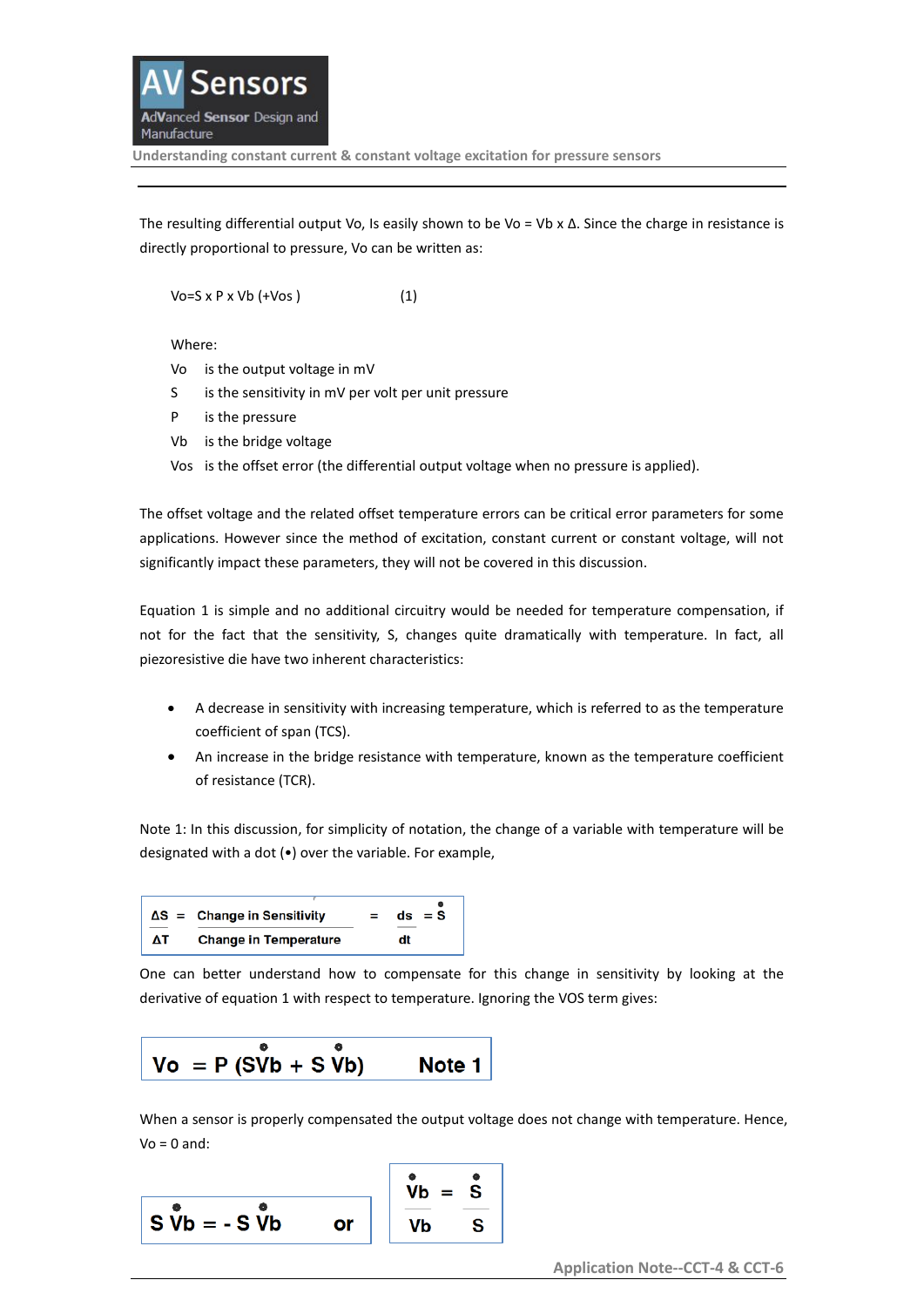

This equation tells us that in order to compensate for the change in sensitivity with temperature, the bridge voltage must change in equal magnitude in the opposite direction. Therefore, the goal of all compensation schemes shown in this article is to change the bridge voltage with temperature such that the sensitivity will not vary with temperature. This is true regardless of the compensation method used. Some examples of the different compensation techniques are now given.



FIGURE 2 Compensation Network and Silicon Pressure Sensor

# COMPENSATION TECHNIQUES

As noted previously, due to the effects of TCS, all piezoresistive pressure sensor die will exhibit a decrease in sensitivity with temperature so they will not be properly compensated if a fixed voltage source is placed directly across the bridge. In order so stop, or at least limit, the change in sensitivity with temperature, a compensation network must be utilized.

Typically, the compensation network will take on one of the following forms:

(1) Temperature dependent resistive components

In this method, an additional circuit consisting of resistors and thermistors, or similar components, are most often added by the manufacturer to the pressure sensing die for span compensation. Remembering that the goal of this compensation method is to change the bridge voltage with temperature a simple compensation network can be modeled as follows: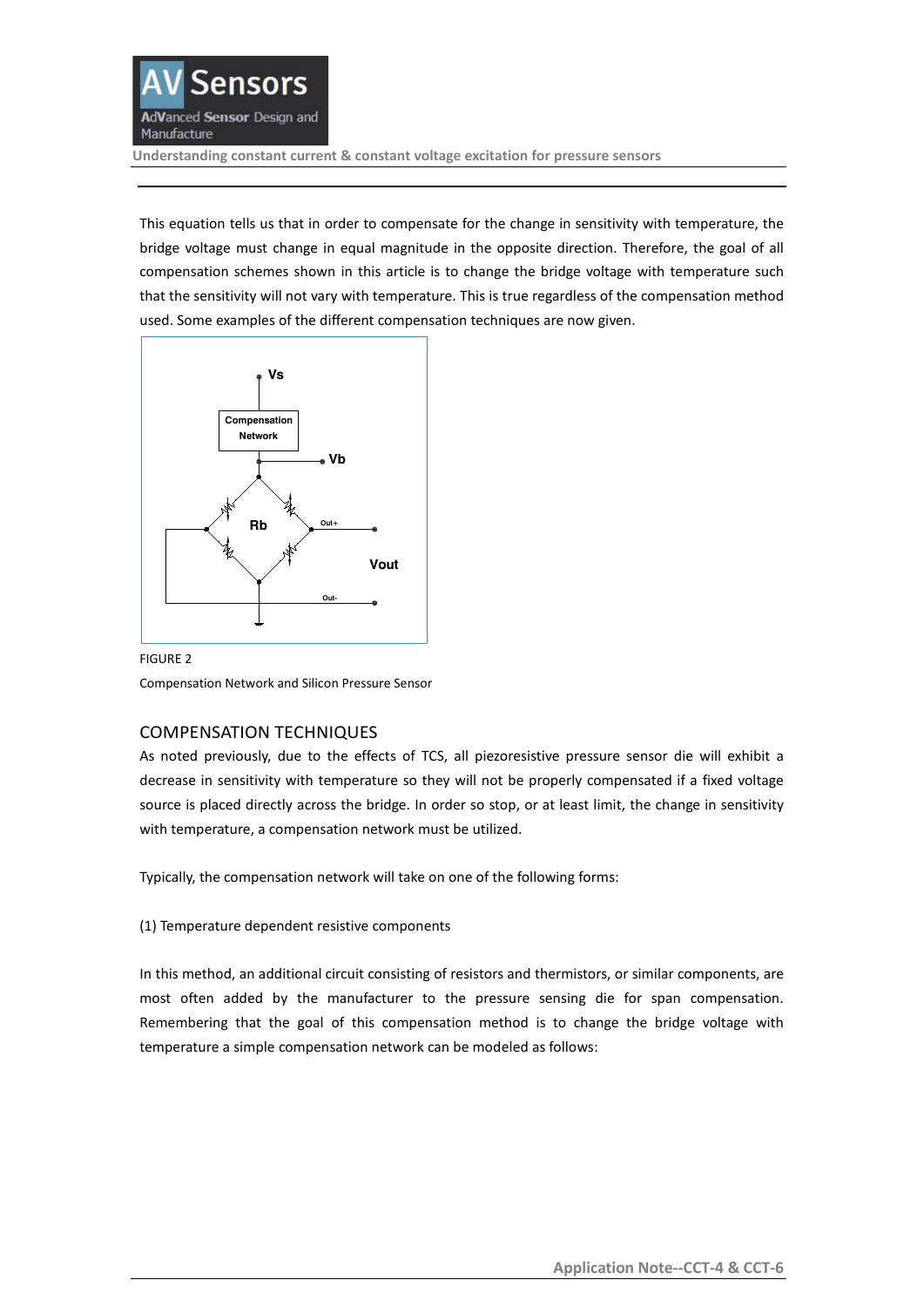



#### FIGURE 3

Temperature Dependent Compensation

Note, that the correct compensation schema for equation 3 does not involve the power supply voltage. In fact, the output is ratiometric to the supply voltage and devices utilizing this method of compensation can operate over a large input voltage range. Because the device is operated by a voltage source, when this method of compensation is used with a sensor, the end product is often referred to as a constant voltage sensor. The main problem associated with this scheme for low to medium volume applications is that thermistors and resistors, for optimum results, must be individually matched to the sensors. Because low cost, off-the-shelf thermistors are not well controlled, this method really only make sense for very high volume manufacturing where thick film networks with laser trimmed circuits can be utilized.

### (2) Fixed TC compensation

This compensation technique consists of using diodes or other active components which have a fixed voltage change with temperature. The mathematical model is similar to the model shown in method (1). Assuming that the voltage across the compensation network, VN, is equal: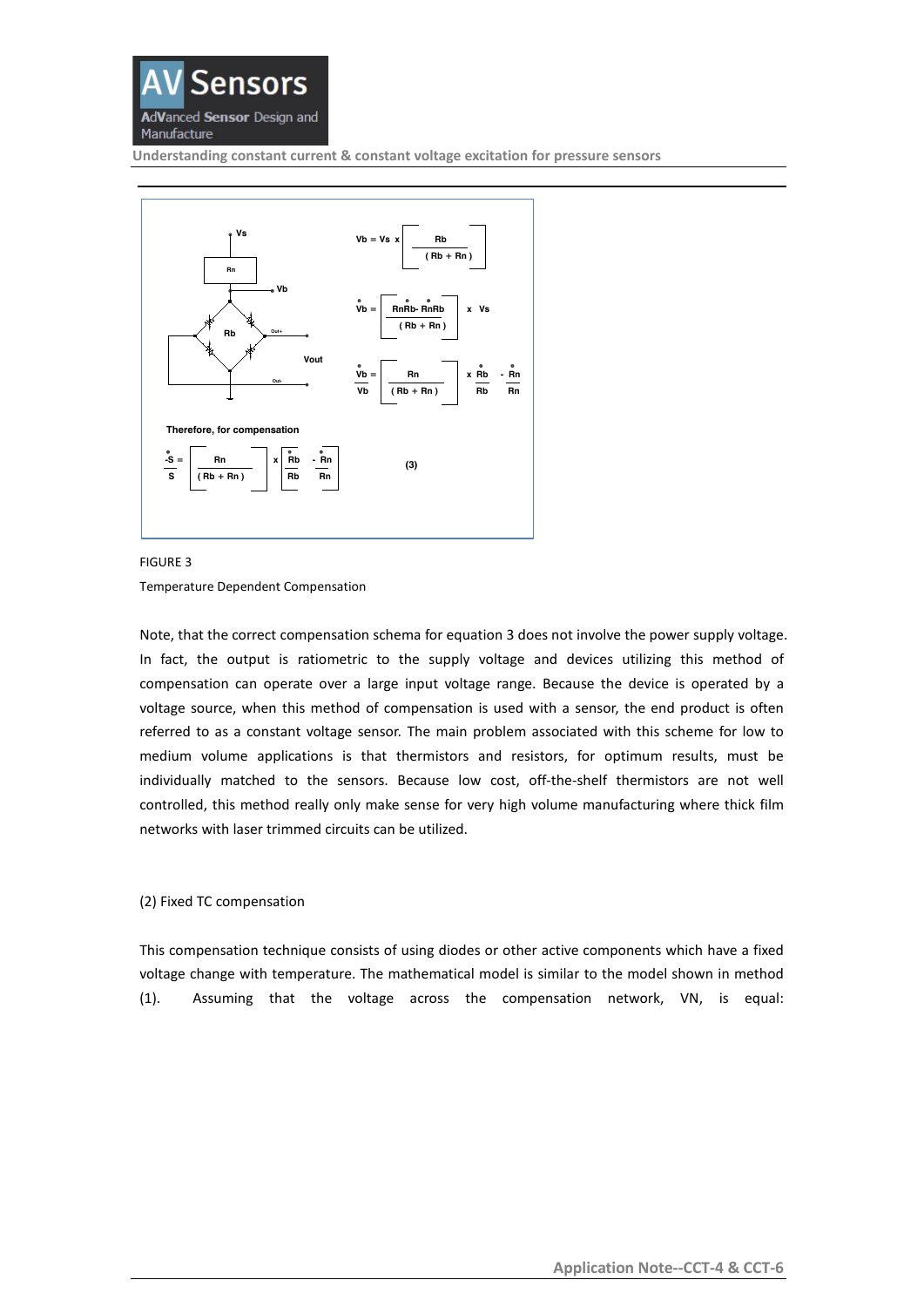



# FIGURE 4 Schematic Diagram of Piezoresistive Pressure Sensor

However, one major difference does exist between this method and the previous method. Since VN and VN are fixed properties of the diode (or other active device used) and these are not ratiometric to the supply voltage, Vs, this compensation method performs well at only one particular value of the supply voltage. Any variation in supply voltage will cause an error in the span TC compensation. Again, because a voltage source is used, this method also yield what is typically referred to as a constant voltage sensor.

The one advantage of this simple scheme is that low cost, off-the-shelf diodes and transistors are readily available with fairly well known temperature characteristics so that this compensation method can easily be added by the end user.

## (3) Current source compensation, TCR = -TCS

The exact value of the TCR and TCS in the die considered thus far have not been of particular concern because the components that were added, compensated the sensor for any reasonable value of TCR and TCS found in piezoresistive sensors.

However, the pure current source compensation scheme has a specific requirement: The TCR must be equal in absolute magnitude and opposite in sign with the TCS (TCR = - TCS). Given this characteristic, the die will obtain optimum performance over temperature when operated from a constant current source. The model is shown below: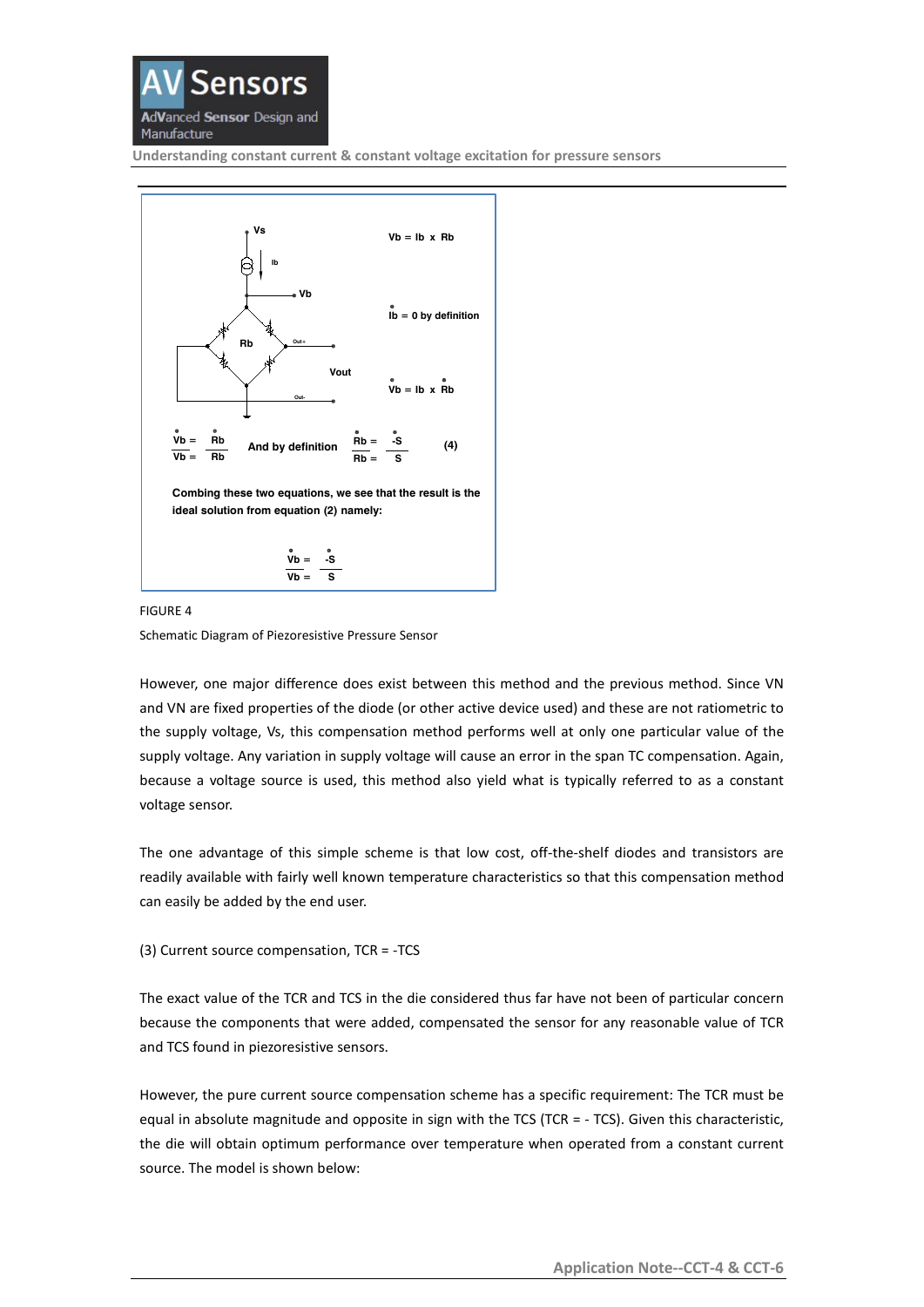



FIGURE 5 Constant Current Compensation

In the final form shown in equation 4 the answer involves only the bridge resistance change with temperature, TCR, and the change in sensitivity, TCS. As the sensitivity is reduced with increasing temperature, the bridge voltage increases thus canceling any change in sensitivity. Such a system is often referred to as self-compensating, and because the die is operated from a constant current source the die is often referred to as constant current sensor.

## (4) TCS smaller than TCR compensation

This is one of the more common types of solid state sensor die available today. In this product, the TCR is slightly larger than the TCS in absolute magnitude, and span temperature compensation can be adjusted by adding a single resistor in series with the sensing element if voltage excitation is used. This device can also be used with a true constant current source and span TC can be adjusted by adding a single resistor in parallel with the bridge to effectively reduce the TCR of the device. When using this device with a constant voltage source, a large resistor must be added to the network so a "quasi" constant current sources provides power to the sensor. The mathematical model is shown below.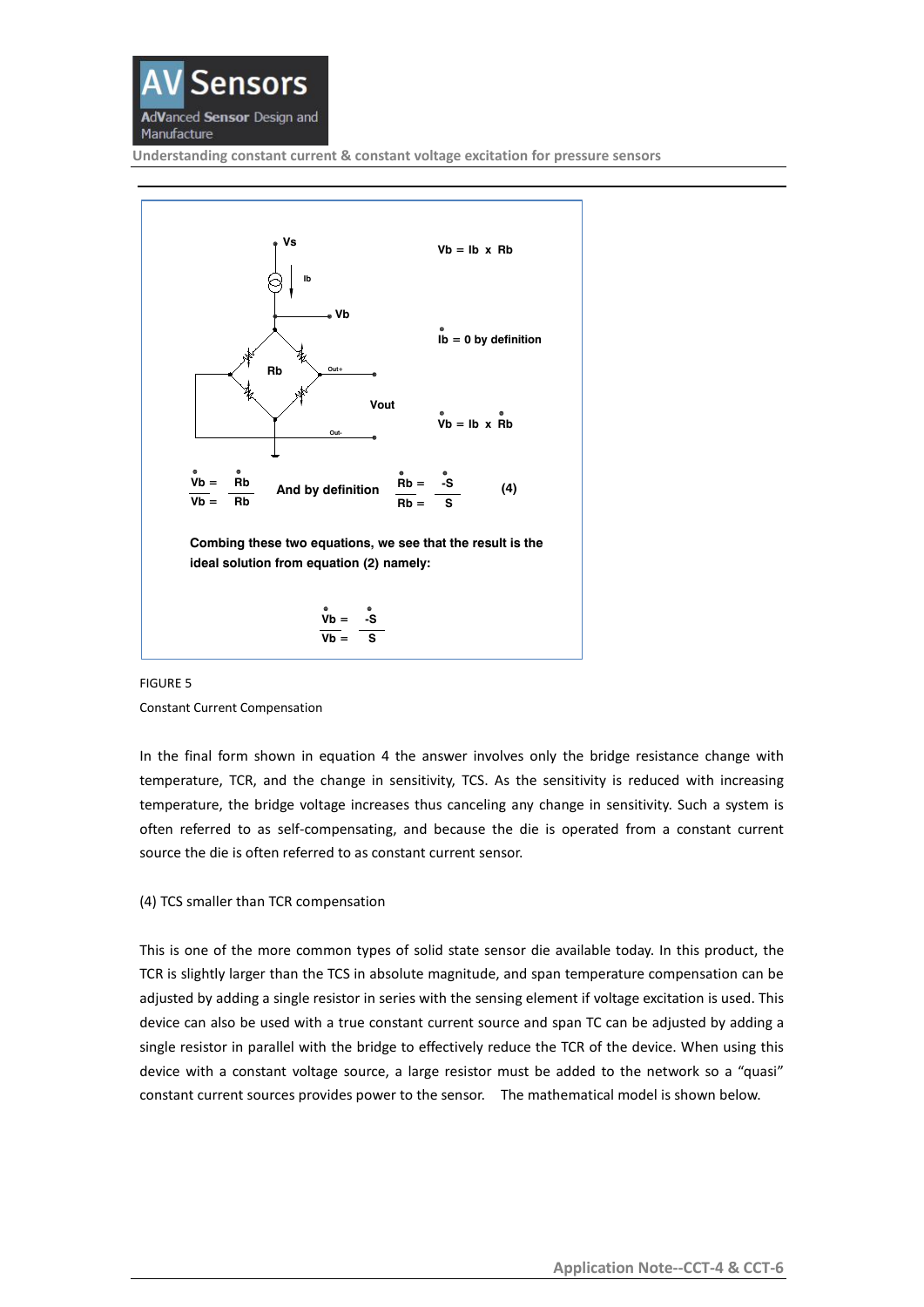



FIGURE 6 TCR > TCS Compensation

For proper span compensation the magnitude of RB/RB must be larger than the magnitude of S/S by a factor of RB + RS/RS. This rule is not strictly adhered to in cases where the temperature range is small and some span TC can be tolerated. Again, because a "quasi" current source is constructed for excitation, this type of die is often referred to as a constant current sensor.

Other types of span temperature compensation do of course exist but the four examples shown here are the most common. It should also be noted that no matter which type of excitation is used, constant voltage or constant current, what is really being referred to with the terms constant current and constant voltage sensors is the type of span compensation that the particular die best utilizes. The next section may offer some guidance in choosing which type of span compensation, and hence which type of sensor, is best for a particular application by listing some of the pros and cons of each type described above.

## ADVANTAGES AND DISADVANTAGES

Choosing the sensor which is best for any given application typically requires weighing a number of factors. Parameters which need to be considered are: temperature range of the system, amount of temperature error which the system can tolerate, environment, number of additional components which are added to the circuit, size limitations, design time which needs to be allotted to the compensation scheme, cost, etc. So, suggesting a "one sensor for all designs" is not possible and hardly the intent of this article. Instead, let's consider just the types of compensation discussed and some of the advantages and disadvantages of each.

## (1) TCR > TCS compensation

As mentioned before this is probably the most common type of pressure sensor die sold. At first glance, this appears to be the perfect solution, simply by adding an addition resistor the span temperature compensation can be accomplished. However, drawbacks do exist when using this type of die over wide temperature ranges or in high accuracy applications. If equation 6 is solved for Rs, we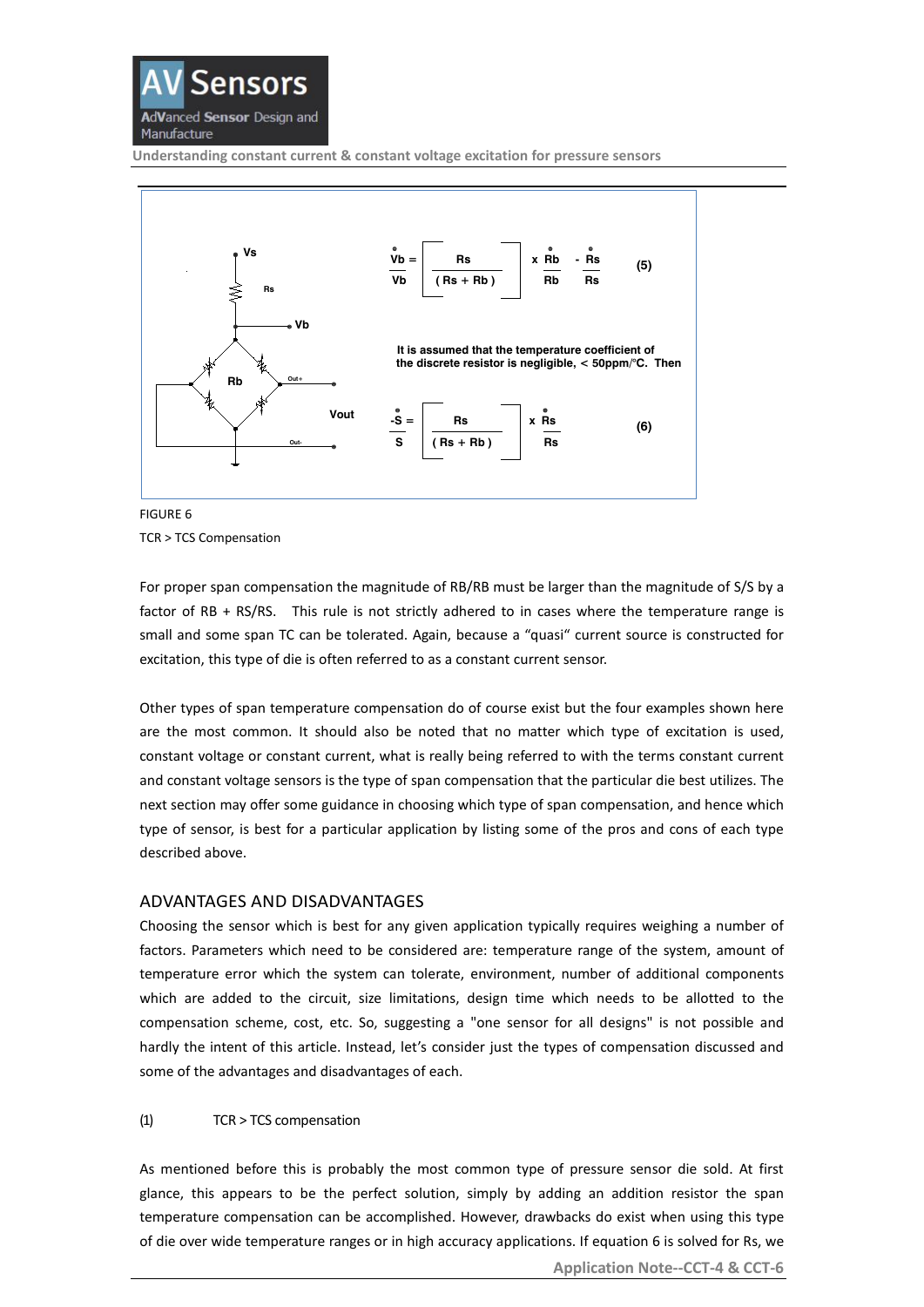

#### can see some of the shortcomings.



In order to select the proper value of series resistor, Rs, the bridge resistance, RB, as well as the TCR and the TOS must be known. And unless each die is characterized, the typical values must be used. Using the typical values could result in span temperature errors of a few of hundred ppm/°C. Also, because the TCR usually exceeds the /TCS/ by less than 50 %, the resistance of the series resistor, R5, is larger than the bridge resistance, RB, resulting in a lower voltage across the bridge and hence a lower overall sensitivity. Less obvious with a TCR > TCS type of die are the second order effects inherent in the die itself. These second order effects can potentially limit the useful temperature range to 25°C ±15°C.

Also, it should be noted that Vos and Vos, while not the topic of this discussion, must also be compensated for accuracy over a wider temperature range. Therefore, additional components will be necessary, along with extensive testing by the end user of a TCR > TCS die if high accuracy is required.

## (2) TCR = - TCS compensation

Unfortunately, this method of compensation has many of the same drawbacks at the single resistor method shown above. The overall sensitivity of the device can be reduced due to the voltage drop across the current source. Although there are fewer variables affecting the TCS, second order effects again limit the compensated temperature range of this device, to typically  $25^{\circ}C \pm 25^{\circ}C$  for reasonable accuracies. And, again Vos and Vos are not compensated in this method. This method is best where one does not want to individually characterize the sensor devices and accuracies of 1 % to 2 % over 50°C are acceptable.

#### (3) Fixed TC compensation

This method of compensation has been used as an integrated solution in the past, but is seldom used today because it has the same disadvantages of the above compensation schemes and in addition must be operated from a specific voltage. However, this method does allow the user to use a die with less specific TCR and TCS characteristics. But some forethought is required. Because the power supply is a fixed voltage, characterization over temperature of both the die and the fixed TC device used is strongly recommended to assure that the compensation method will meet the user demands. Variations in the exact TC values of the die and the fixed TC device used may cause some TC error. The overall temperature range of this type of die is again usually limited to  $25^{\circ}$ C  $\pm$  25 $^{\circ}$ C.

Also, because the die and the compensation circuit are not located in the same physical place, this type of design has the added disadvantage in that the die and the compensation network might be at